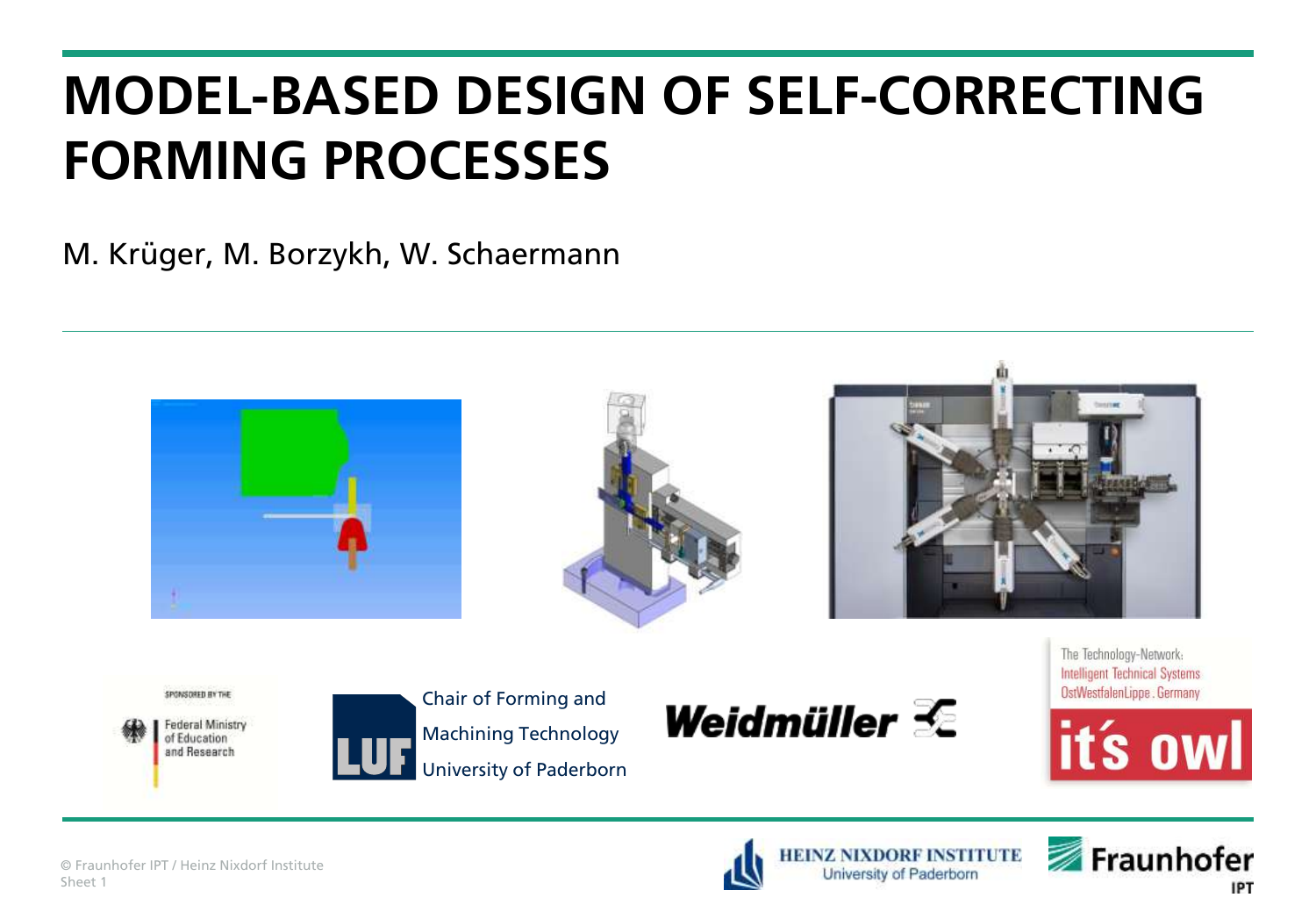## **Project Group Mechatronic Systems Design**



Fraunhofer Project Group Mechatronic Systems Design

- Project Group of Fraunhofer Institute for Production Technology
- Start in March 2011
- **51 employees**

**Competences** 

- Product engineering
- Control engineering
- Software engineering





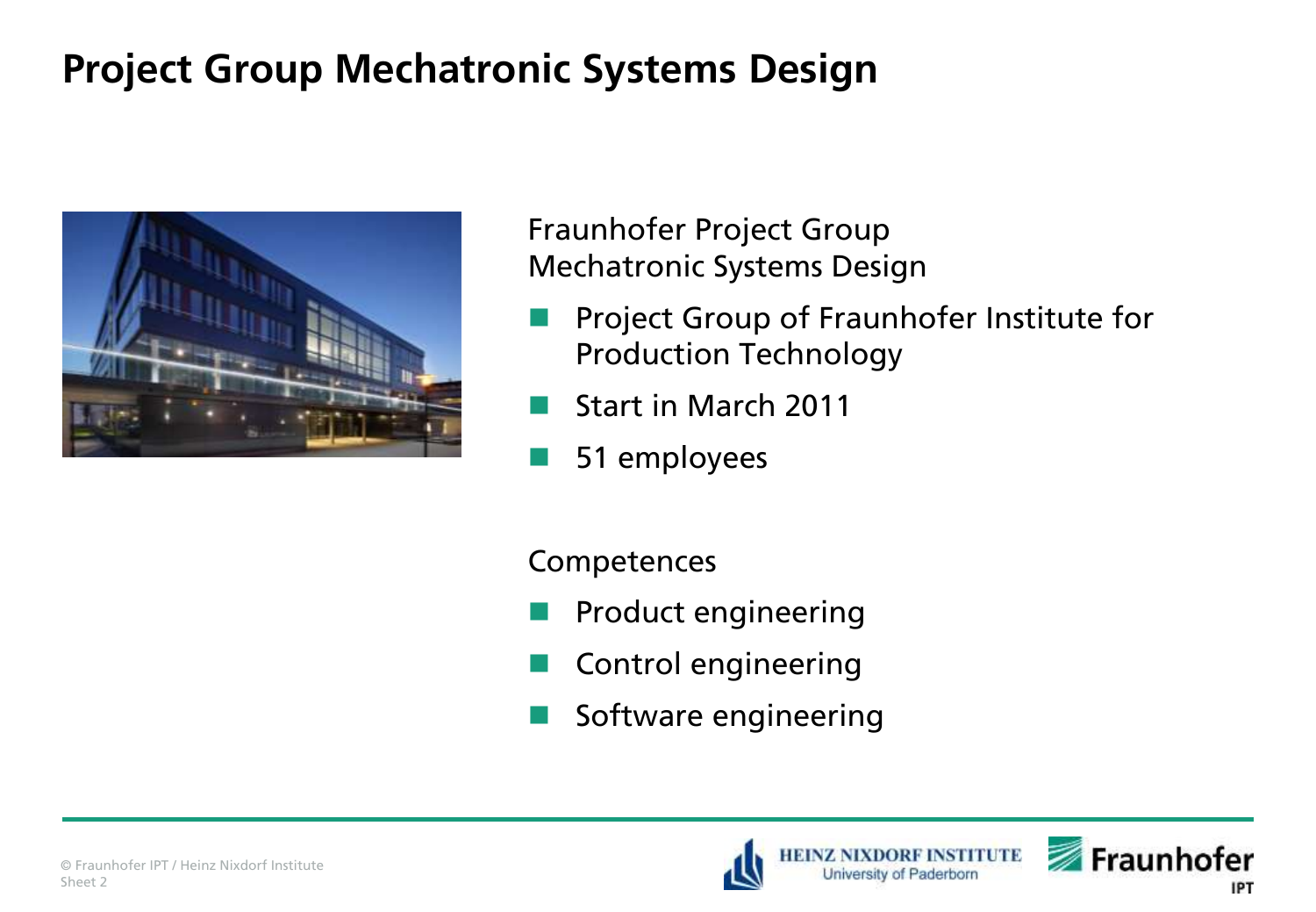## **it´s owl – one of 15 Leading-Edge Clusters in Germany**

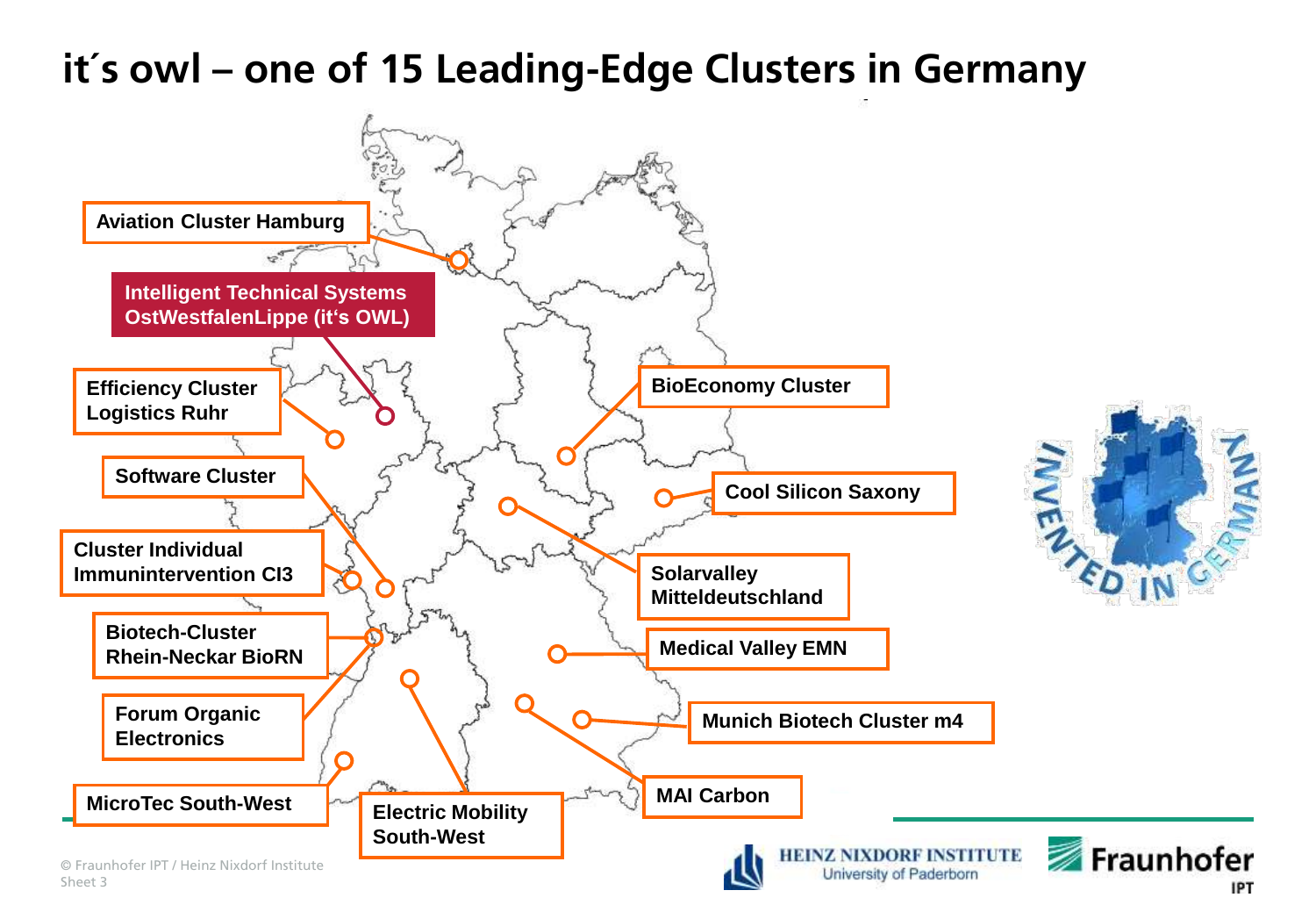## **Leading-Edge Cluster it´s owl**

#### **Innovation Leap Towards Technical Systems with Inherent Partial Intelligence**

The Technology-Network: **Intelligent Technical Systems** OstWestfalenLippe . Germany





#### **Mechanics Mechatronics Intelligent Systems**







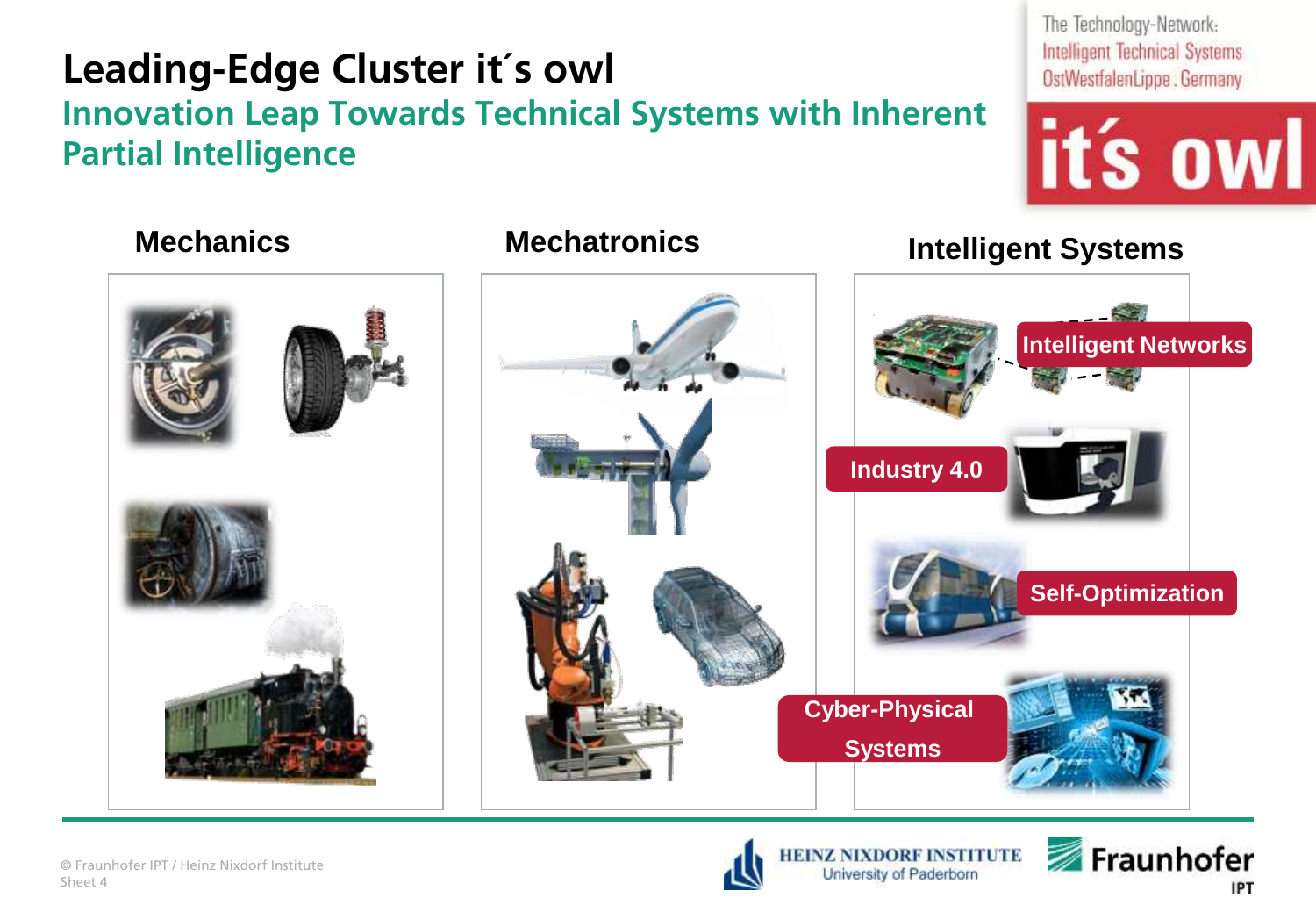#### **Introduction**

**Manufacturing of metal parts for the electrical connection technology**



Punch-bending machine with NC servo drives





Reference dimension: opening



University of Paderborn



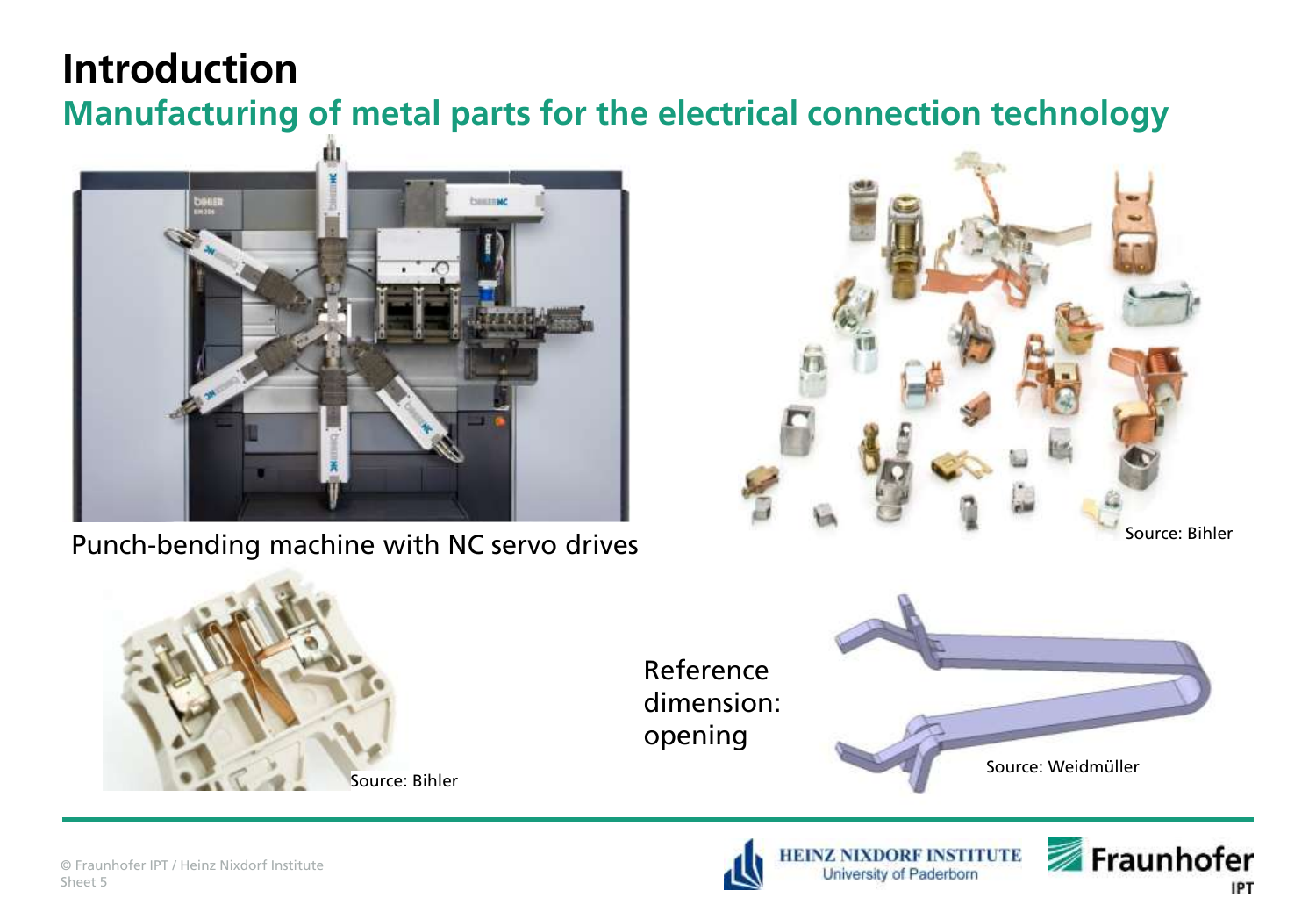#### **Introduction Challenges of punch-bending**

Geometrical deviations appear during manufacturing leading to

- high scrap rate
- long setup time
- time consuming interruptions of the process for setting new process parameters

Trend in the electrical-connection technology moves towards

- decreasing part size
- tighter tolerances
- use of high-strength materials

Self-Correcting punch-bending tool

**Model-based Analysis**

**Design closed-loop control**

**Realize Self-Correction**

**INSTITUTE** 

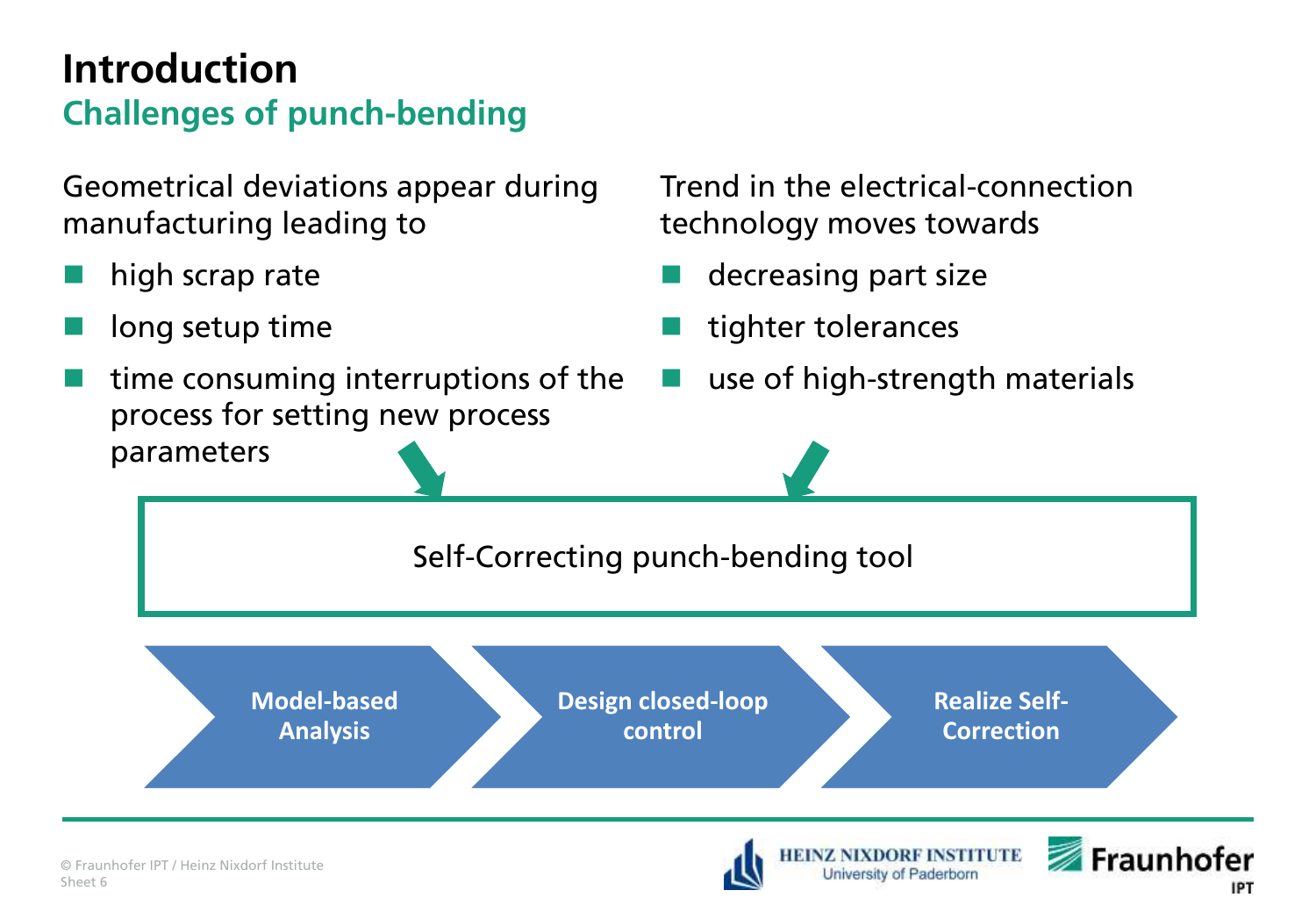- 1. Introduction
- 2. Modeling of Forming Processes
- 3. Feedback Control and Implementation
- 4. Conclusion



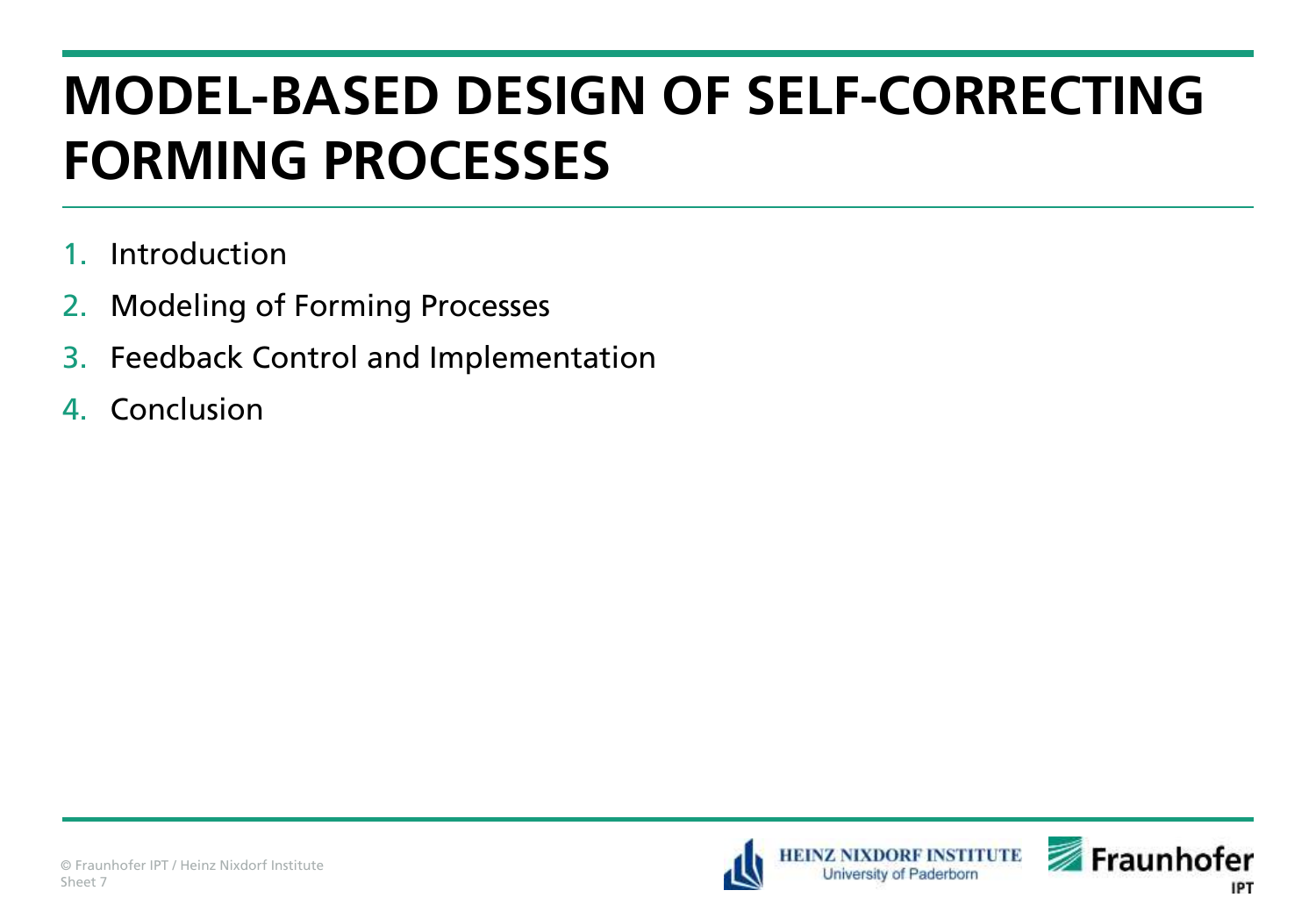#### **Machine- and Technology Models**





University of Paderborn

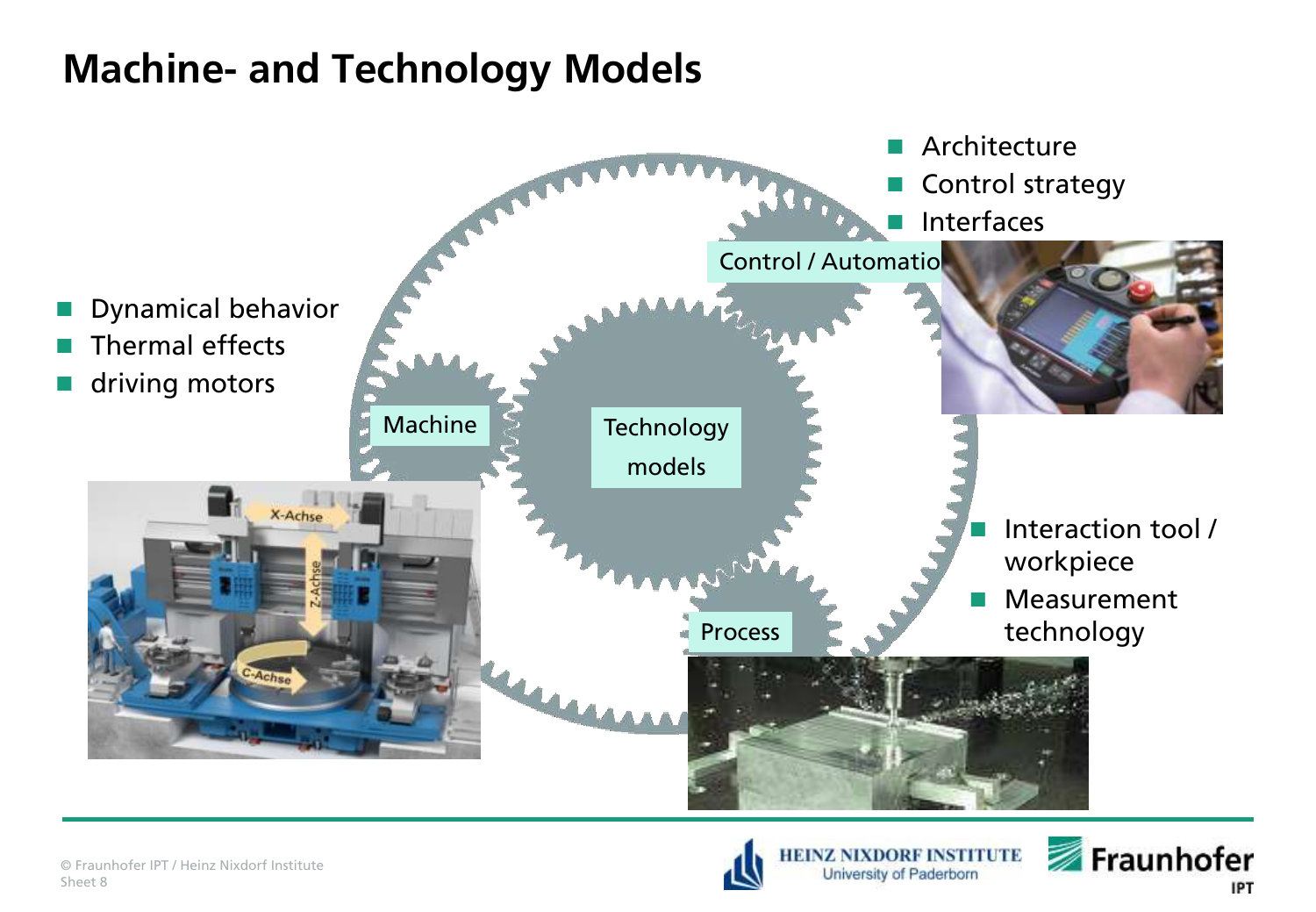## **Modeling of bending process**



- Requirements for the model
	- System dynamics
	- Elastic-plastic deformation
	- Implementation of control architecture
- FEM-simulation possible but has long computational period and is expensive to create and/or change
- $\rightarrow$  Reduction of model complexity
- $\rightarrow$  Build up in RecurDyn Media Transport Toolkit 2D (MTT2D)

**NTURE** 



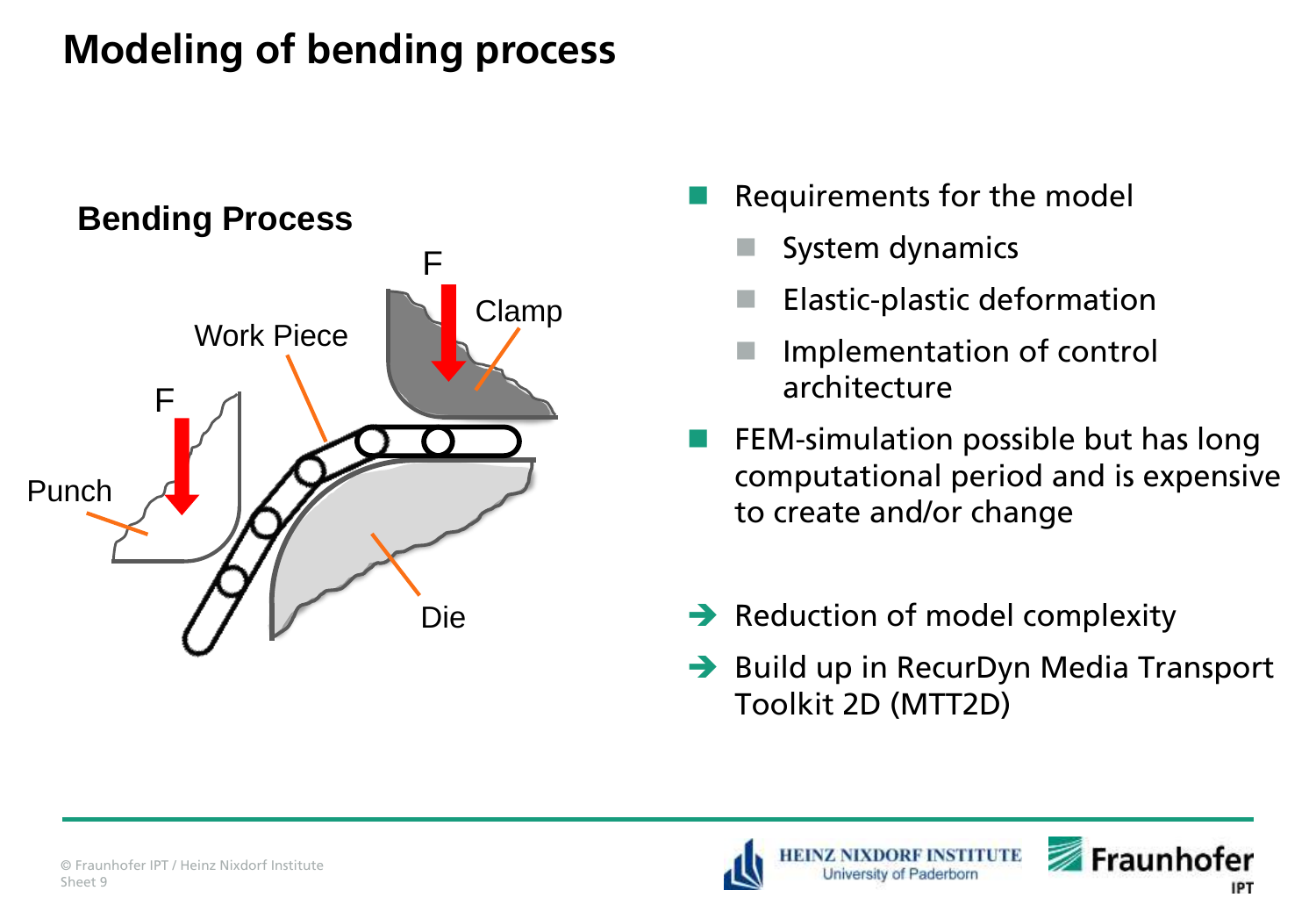#### **Modeling of bending process Multi-Body-System**



- Work piece is built up as a chain of (n) sheet-bodies
- Sheet-bodies are connected by a spring-damper system
	- Representation of elastic material behavior
	- $\blacksquare$  Stiffness corresponds to material constants
- Implement the plastic deformation as external axial torque

$$
M_{pl}=d\cdot\alpha_{pl}
$$





**NTUTE**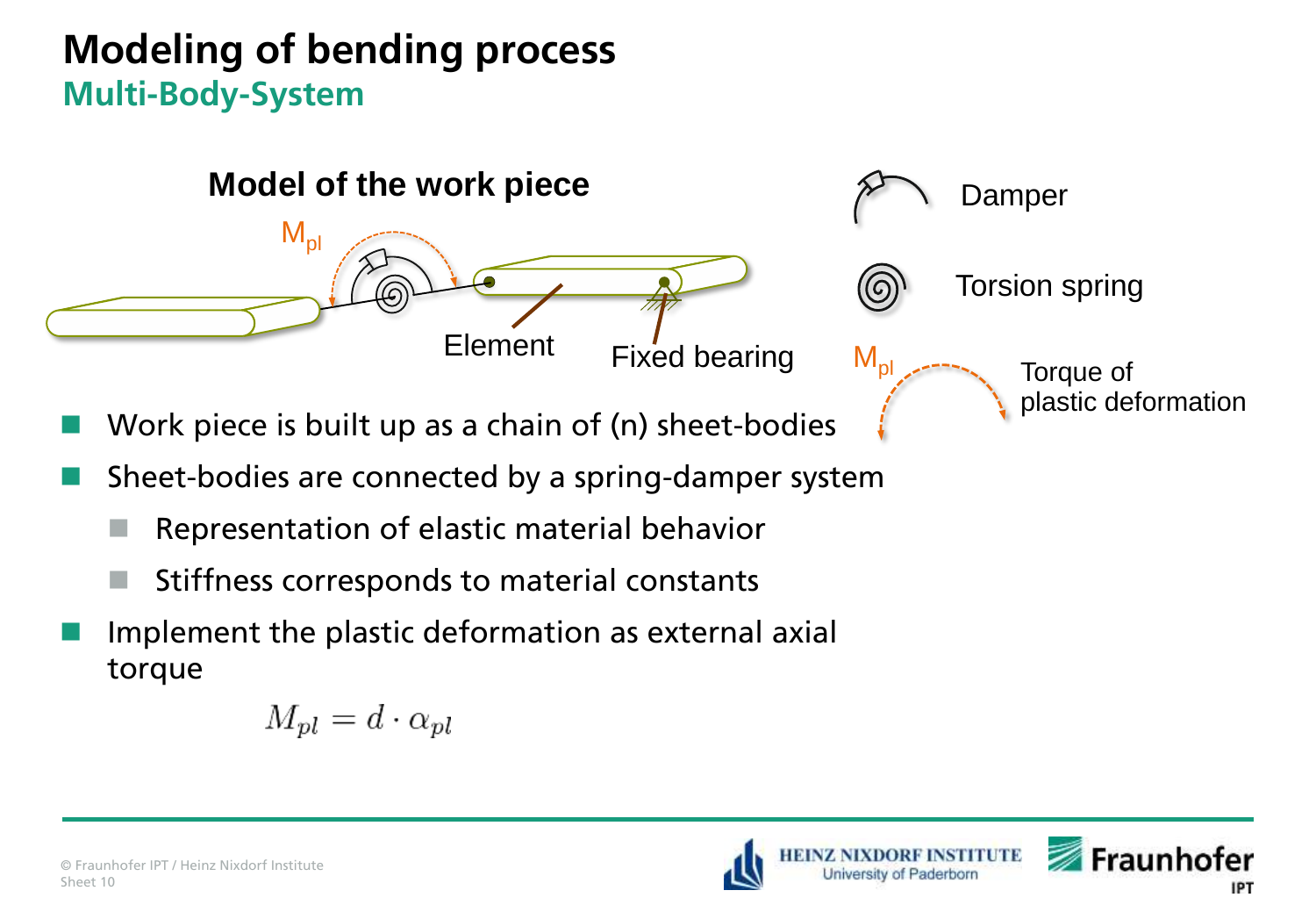## **Modeling of plastic deformation**

- Bending theory after Ludwig which depends on:
	- Angle between two sheet-bodies
	- $\blacksquare$  Stress-strain curve
	- **Profile geometry**

$$
\alpha = \alpha_{el} + \alpha_{pl}
$$
  

$$
\alpha_{pl} = K\alpha
$$
  

$$
K = 1 - \frac{r_m \cdot M_B}{E \cdot I}
$$

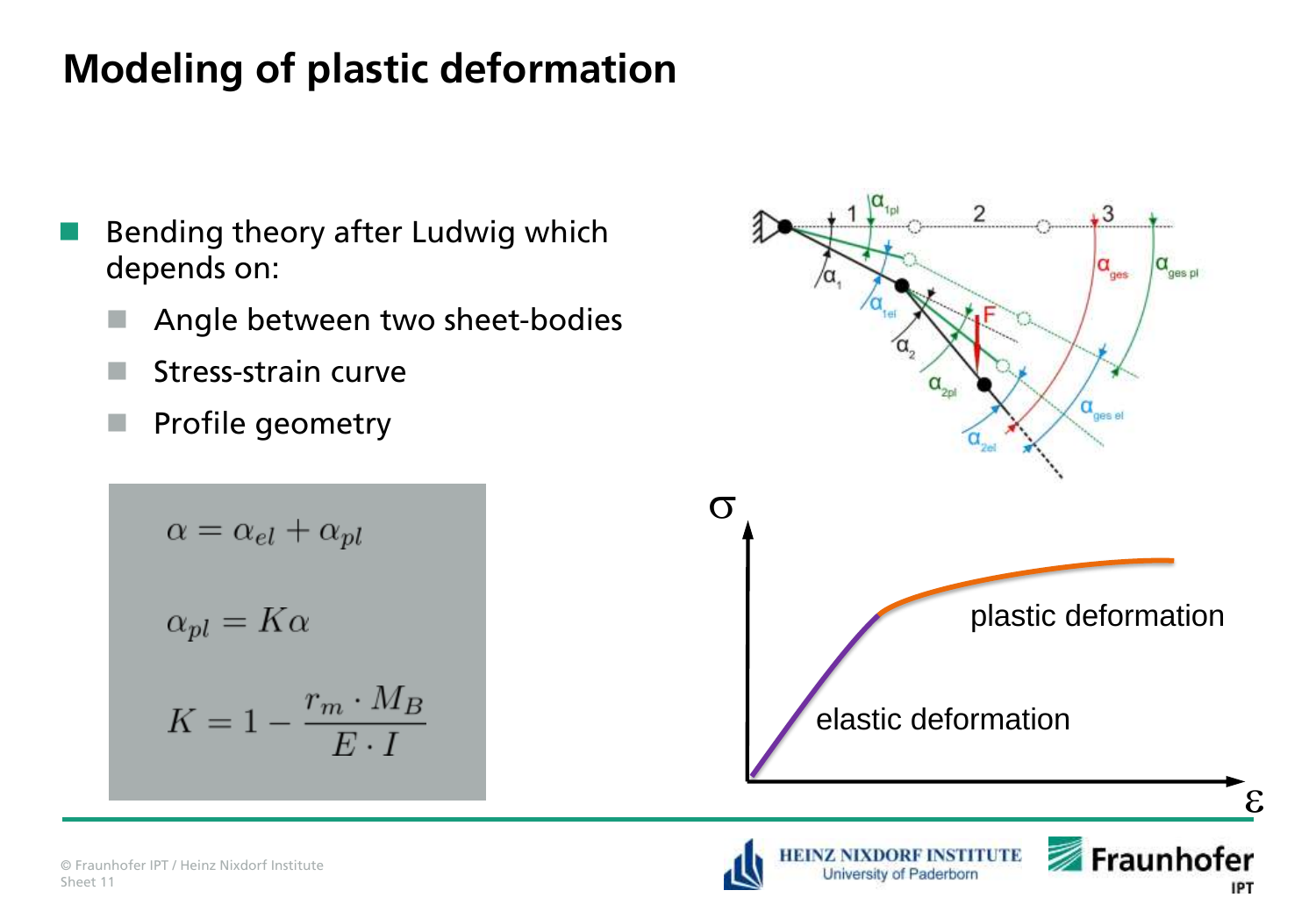#### **Modeling of bending process Result**





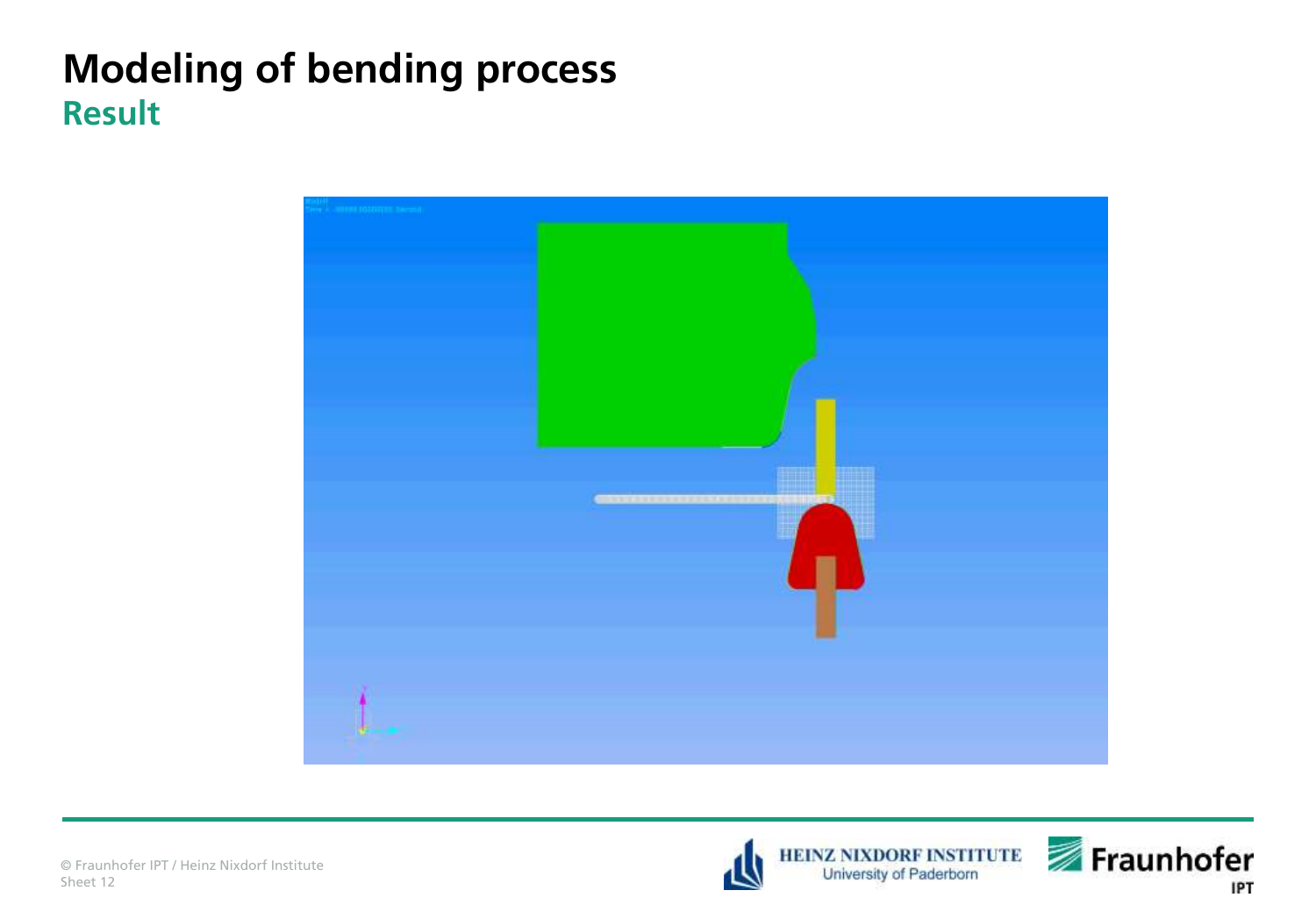- 1. Introduction
- 2. Modeling of Forming Processes
- 3. Feedback Control and Implementation
- 4. Conclusion



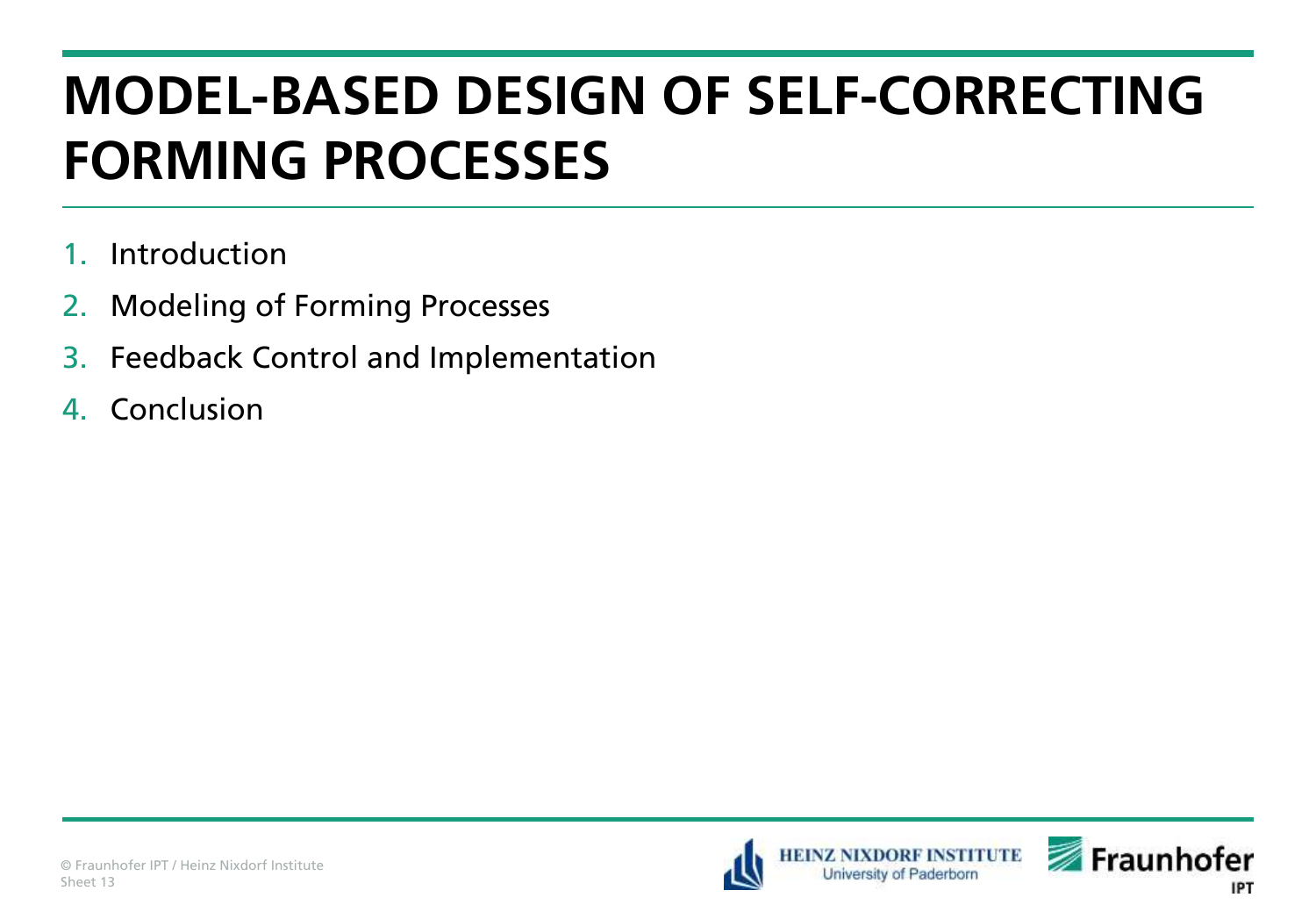#### **Self-correcting Strategy General idea**

Due to the manufacturing process and results of model-based analysis, the following information will be used:

- changes in material from the current work piece
- geometrical deviation of the prior work piece



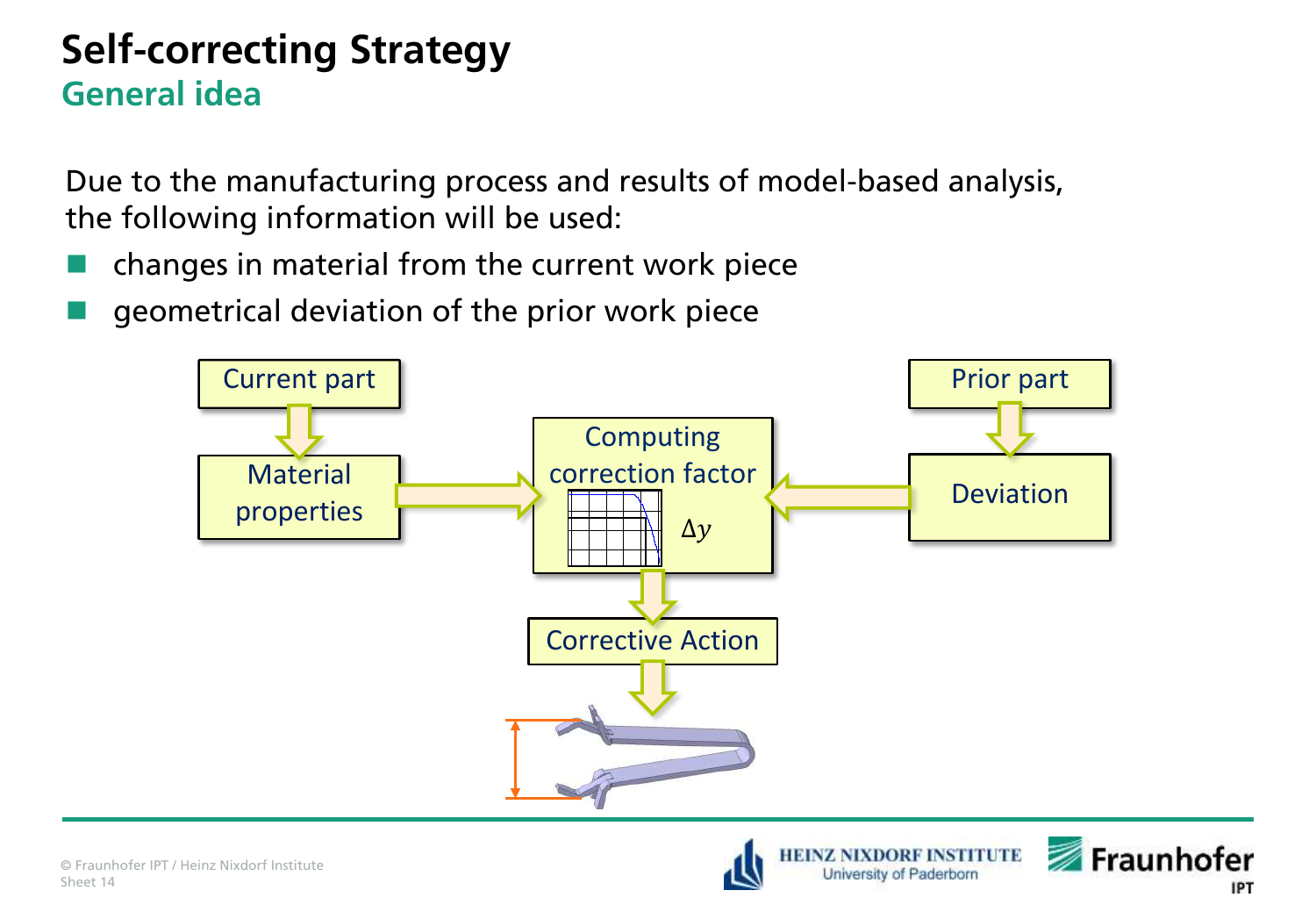#### **Self-correcting strategy Implementation**

Closed-loop control for corrective action in runtime is realized by:

- discrete I-controller for opening dimension measured by prior part
- Consideration of the change of thickness by measuring the force on the punch



Simulation results:

- Leaving of tolerances is avoided
- Zero defects tendency
- Quality is increased



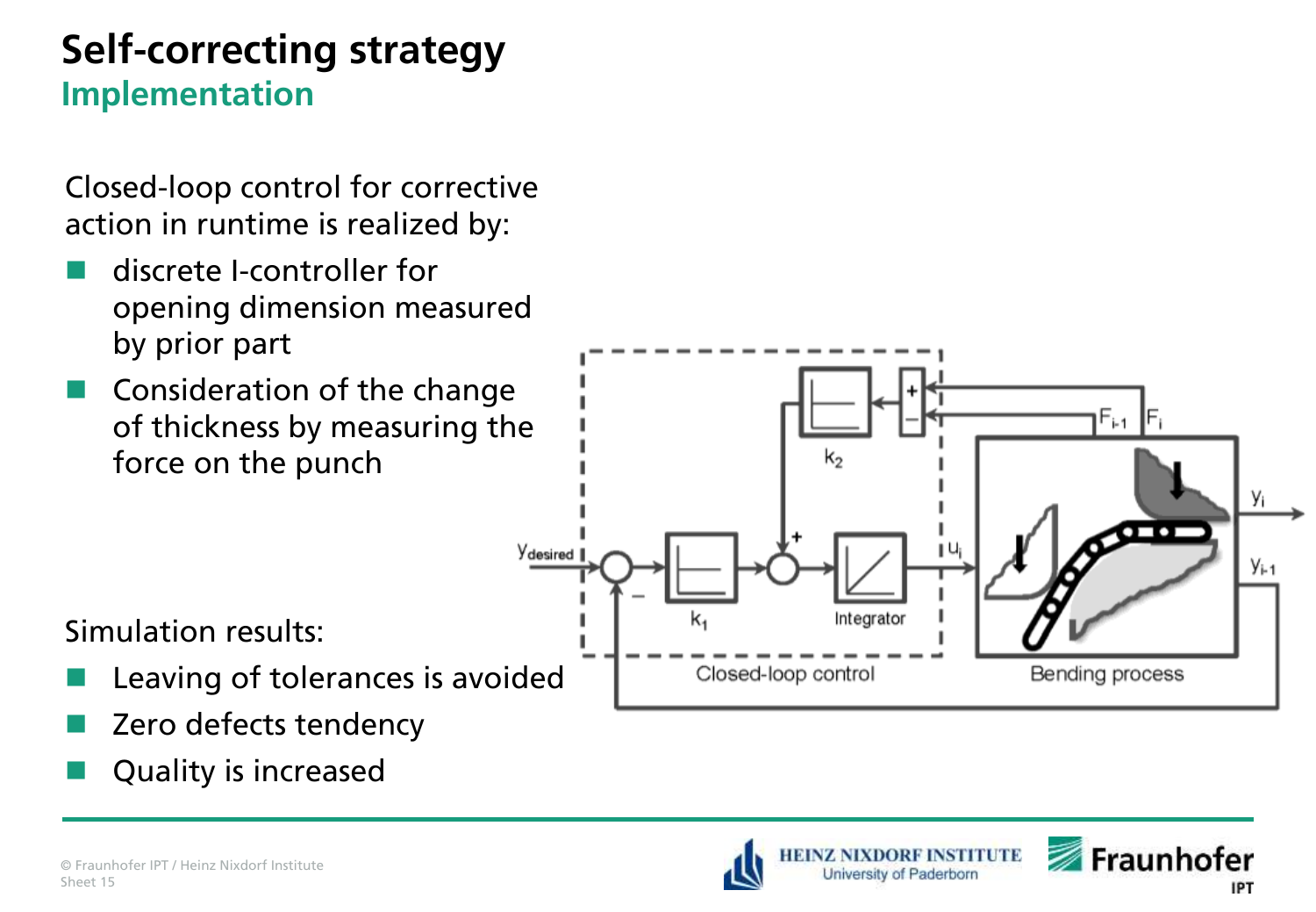#### **Experimental Tool & Measurement Devices**





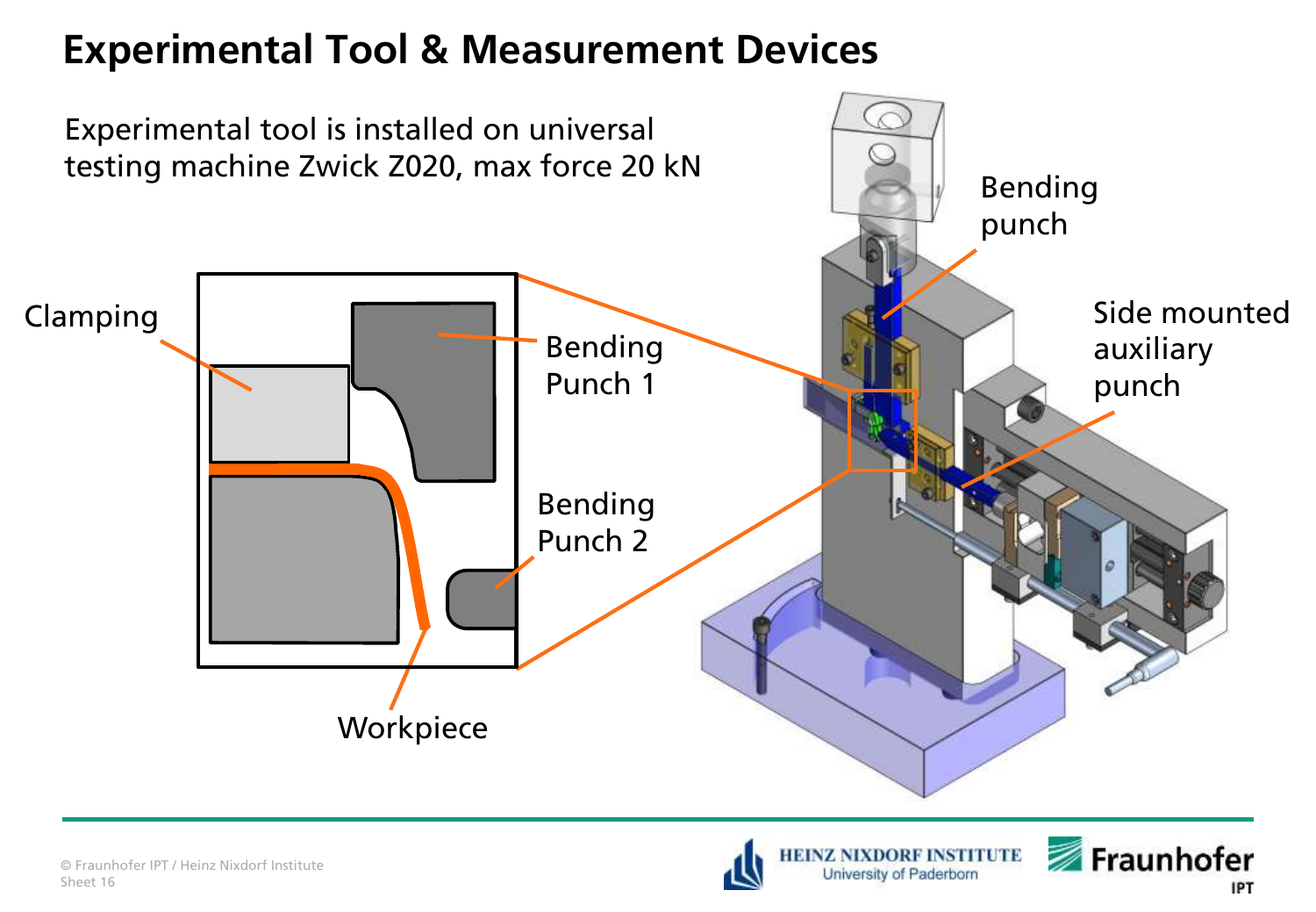#### **Experimental Tool & Measurement Devices**



Length: 29 mm with 2088 pixels Pixel size: 0.014 mm



Measurement accuracy: 0.02 mm Measurement device installed on the experimental tool





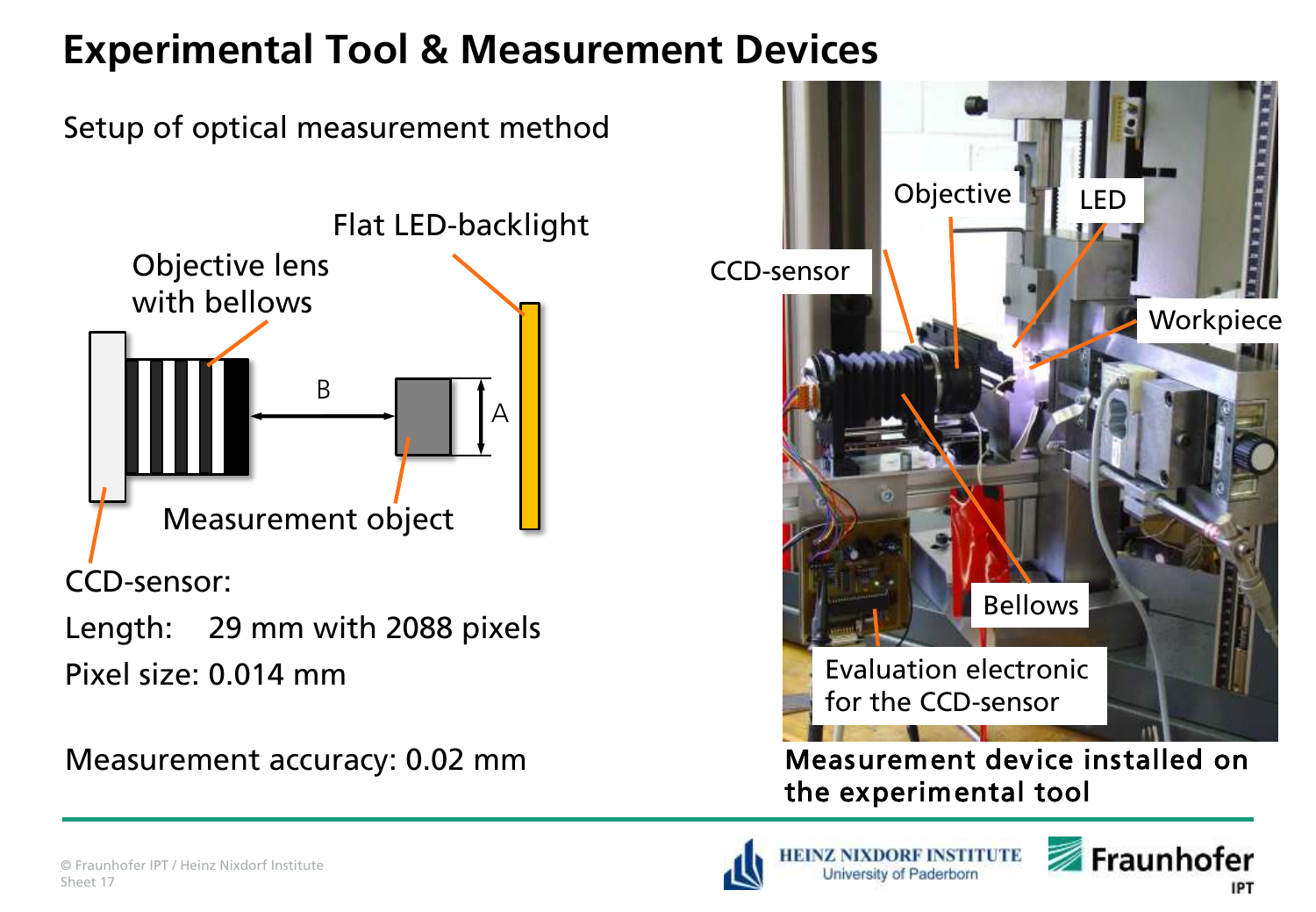#### **Results**





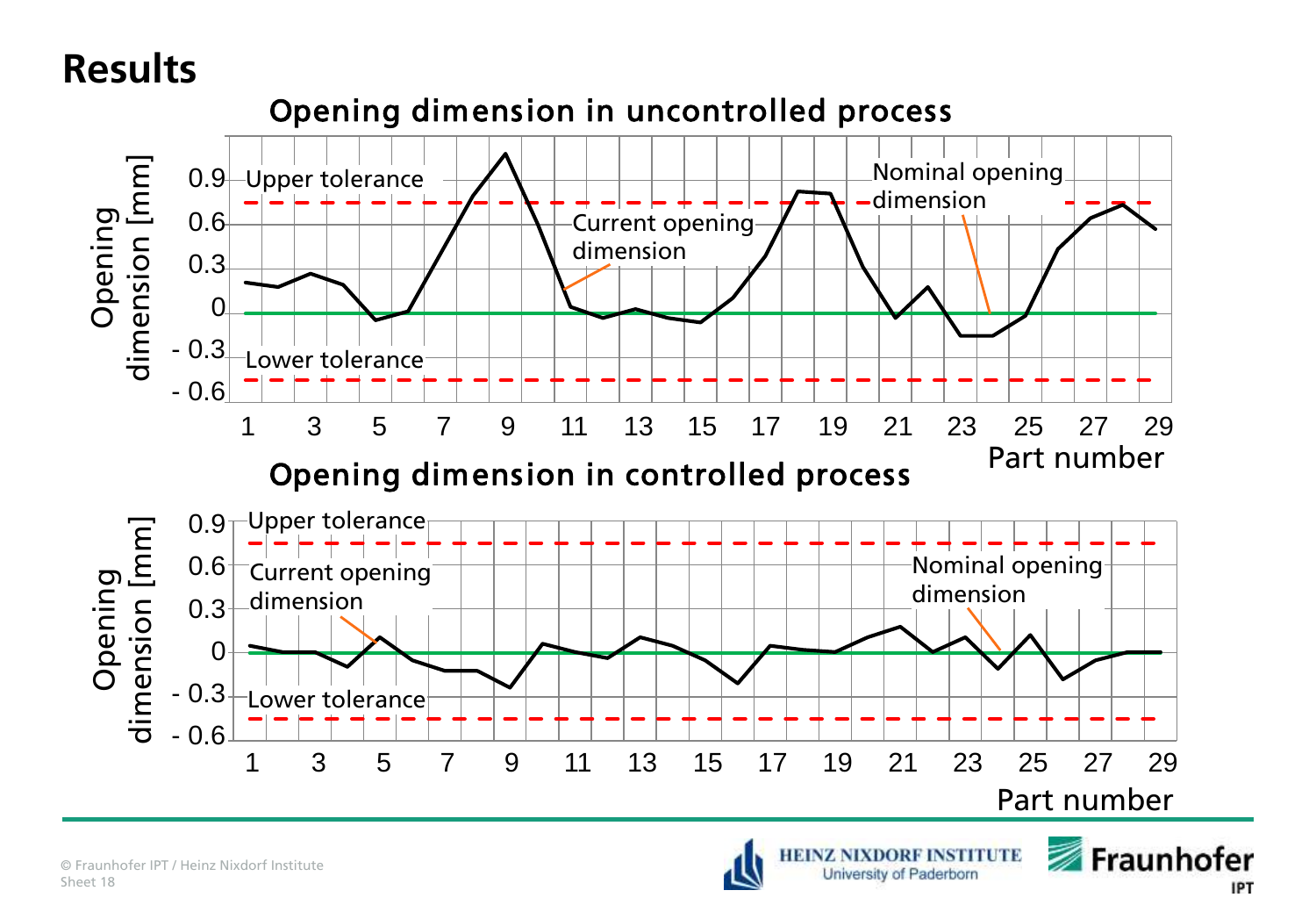- 1. Introduction
- 2. Modeling of Forming Processes
- 3. Feedback Control and Implementation
- 4. Conclusion